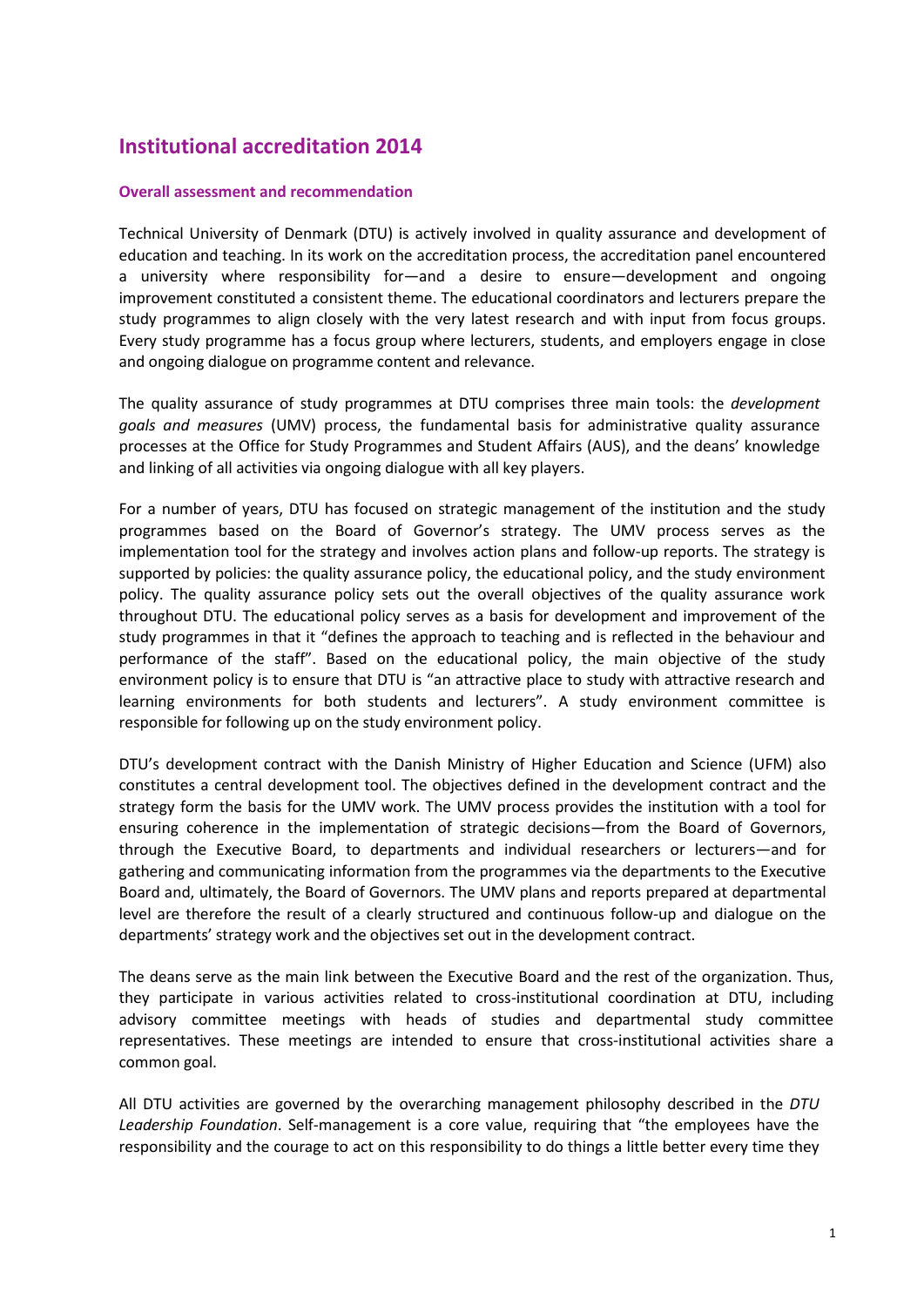face a new task." The accreditation panel has seen a strong quality culture at the institution in the form of a general commitment among the employees to continually improve programmes and courses. Lecturers and management give serious consideration to student feedback provided through course evaluations, surveys, or direct dialogue. The same applies to external stakeholders with whom DTU maintains an ongoing dialogue via an overall Employer Panel and Advisory Boards set up at every DTU department. DTU is also working to strengthen this ongoing dialogue by establishing focus groups for each study programme. The focus groups consist of lecturers, students, and employers. In 2014, all DTU study programmes had established focus groups to ensure continuous development of the programme.

The advisory committees, the departmental study committees, and the heads of studies are supported by AUS, which is the joint administrative body. AUS establishes procedures for all activities contributing to ensuring the quality of study programmes. AUS also collects statistical key figures related to study programmes and processes them for further use by deans and heads of studies in the StudielederNet platform. AUS supports and promotes the implementation of all study programme activities related to the curriculum and systematic development of the programmes, including commencement of studies evaluations, first-year evaluations, annual meetings with the external examiners' chairmanship, and study environment and graduate surveys.

The study programmes form part of a matrix structure, where the heads of studies are responsible for the development and quality assurance of the study programmes, while course development is handled by the departmental study committee and the chairman of the board of studies. The heads of studies are appointed by and report directly to the dean, whereas the boards of studies are affiliated with the departments and report to the deans and the Executive Board via the UMV process. In this context, the deans play a central role in striking a balance between the interests of the heads of studies and the departmental study committees.

DTU provides the knowledge base for the study programmes. The programmes and the teaching build on a knowledge base corresponding to the level at which the programmes are offered, and the knowledge base provides a solid foundation for achieving the respective goals of the study programmes. Virtually all lecturers on the engineering programmes (BSc and MSc programmes) are active researchers. 675 out of a total of 1,900 DTU researchers are members of the teaching staff, while the others participate in connection with student projects and assignments, thereby further strengthening the knowledge base of the study programmes.

The BEng programmes are organised on the basis of the Conceive, Design, Implement, and Operate model (CDIO model). It is intended to create a practical problem-solving and application-oriented focus in the teaching and to facilitate coherence and progression in the course of the programme. The concept has proven successful and also comprises the revised BEng programmes commenced in summer 2014, which were developed following the merger with the Copenhagen University College of Engineering—IHK. DTU's focus in the revision of the programmes was to ensure and enhance the study programmes' affiliation with the research environments and the business community.

DTU decides the level and content of the study programmes. Procedures have been established to ensure that the programmes reflect the specific goals defined for the individual programmes, and procedures have also been established for evaluating the programmes and individual courses and for following up on the results. This applies to BEng internships as well. Building and maintaining the pedagogical qualifications of lecturers also feature in the UMV process and the recruitment procedures.